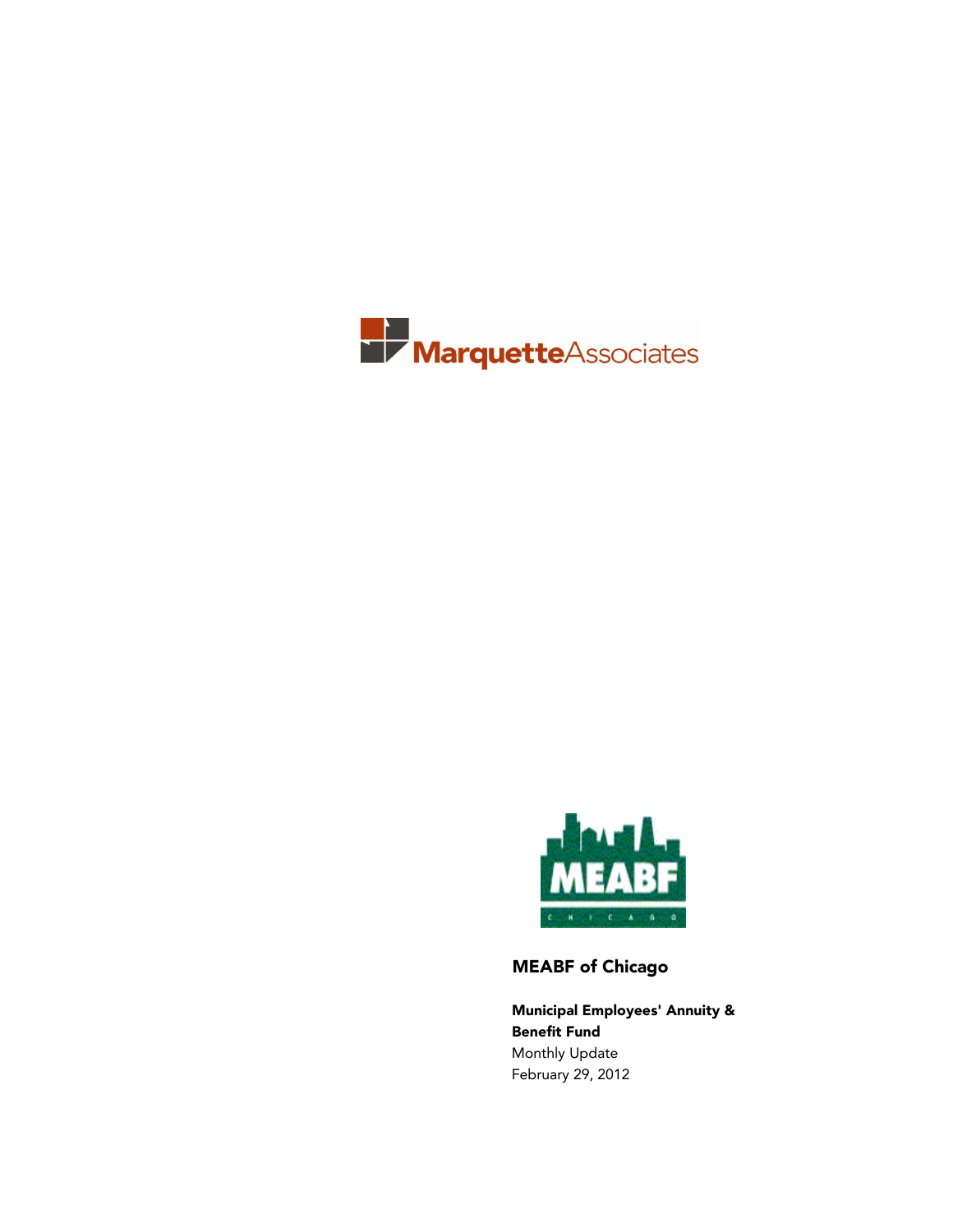### **Preliminary Market Values February 29, 2012**

| <b>Asset Class</b>                 | <b>Investment Manager</b>    | <b>Market Values</b> | <b>Allocation</b> | <b>Target</b> |
|------------------------------------|------------------------------|----------------------|-------------------|---------------|
| Fixed Income - Enhanced Index      | Neuberger Berman             | \$290,840,329        | 5.7%              |               |
| Fixed Income - Core                | LM Capital                   | \$334,119,246        | 6.5%              | 20.0%         |
| Fixed Income - Core                | <b>UBS</b>                   | \$110,116,643        | 2.1%              |               |
| Fixed Income - Intermediate        | Segall, Bryant, & Hamill     | \$305,644,942        | 6.0%              |               |
| Fixed Income - High Yield          | MacKay Shields               | \$117,388,856        | 2.3%              |               |
| Fixed Income - Opportunistic       | <b>RBC</b> Global            | \$73,519,549         | 1.4%              |               |
| Fixed Income - Senior Loan         | Symphony                     | \$95,282,012         | 1.9%              | 5.0%          |
| <b>Total Fixed Income</b>          |                              | \$1,326,911,577      | 25.8%             | 25.0%         |
| All-Cap Core Equity                | FIS Group                    | \$150,373,483        | 2.9%              | 2.0%          |
| Large-Cap Value Equity             | <b>Great Lakes</b>           | \$127,379,802        | 2.5%              | 2.0%          |
| Large-Cap Value Equity             | Herndon                      | \$135,617,510        | 2.6%              | 2.0%          |
| Large-Cap Core Equity              | Rhumbline                    | \$287,889,068        | 5.6%              | 5.0%          |
| Large-Cap Growth Equity            | CastleArk                    | \$121,597,465        | 2.4%              | 2.0%          |
| Large-Cap Growth Equity            | Holland                      | \$134,643,553        | 2.6%              | 2.0%          |
| Mid-Cap Core Equity                | Earnest                      | \$95,507,082         | 1.9%              | 1.7%          |
| Mid-Cap Growth Equity              | William Blair                | \$98,143,393         | 1.9%              | 1.7%          |
| Mid-Cap Growth Equity              | Geneva Capital               | \$104,970,191        | 2.0%              | 1.7%          |
| SMID-Cap Value Equity              | Ariel                        | \$121,104,638        | 2.4%              | 2.5%          |
| Small-Cap Value Equity             | Keeley                       | \$150,162,562        | 2.9%              | 2.5%          |
| <b>Total U.S. Equity</b>           |                              | \$1,527,388,747      | 29.7%             | 25.0%         |
| <b>International Core Equity</b>   | NTGI ACWI ex. U.S.           | \$290,347,685        | 5.7%              |               |
| <b>International Value Equity</b>  | LSV                          | \$150,534,297        | 2.9%              |               |
| <b>International Growth Equity</b> | <b>Madison Square</b>        | \$101,882,941        | 2.0%              | 13.0%         |
| <b>International Growth Equity</b> | Walter Scott                 | \$106,960,711        | 2.1%              |               |
| Int'l Small-Cap Equity             | NTGI Small-Cap International | \$255,334,723        | 5.0%              | 5.0%          |
| Int'l Emerging Core Equity         | William Blair                | \$164,184,875        | 3.2%              | 2.0%          |
| <b>Total International Equity</b>  |                              | \$1,069,245,232      | 20.8%             | 20.0%         |
| Hedged Equity Fund of Funds        | K <sub>2</sub> Advisors      | \$250,509,725        | 4.9%              | 5.0%          |
| Hedged Equity Fund of Funds        | Rock Creek                   | \$257,566,416        | 5.0%              | 5.0%          |
| <b>Total Hedged Equity</b>         |                              | \$508,076,141        | 9.9%              | 10.0%         |
| <b>Total Private Equity</b>        |                              | \$204,898,182        | 4.0%              | 10.0%         |
| <b>Total Real Estate</b>           |                              | \$415,027,844        | 8.1%              | $10.0\%$      |
| Cash                               | <b>Various Cash Accounts</b> | \$83,338,280         | 1.6%              |               |
| <b>Total Cash Equivalents</b>      |                              | \$83,338,280         | 1.6%              | $0.0\%$       |
|                                    |                              |                      |                   |               |
| <b>TOTAL PORTFOLIO</b>             |                              | \$5,134,886,003      | $100.0\%$         | 100.0%        |

 $^1$  Market value estimated using February 2011 preliminary return.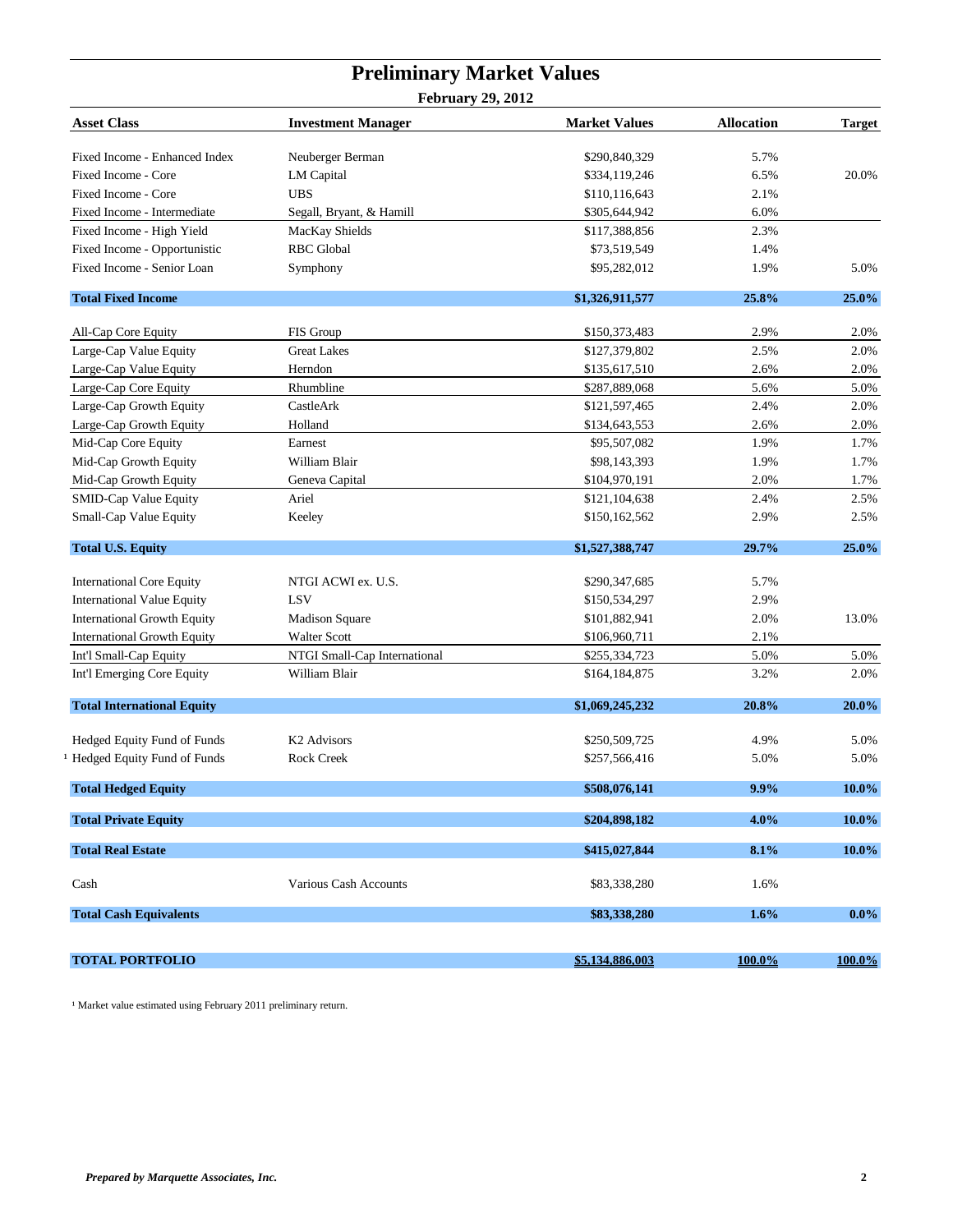# **Total Fund Preliminary Performance (Net of Fees)\***

**February 29, 2012**

|                                                      |               | <b>Annualized</b>    |              |                |                |                | <b>Calendar Year</b> |                 |                |                |                      |              |
|------------------------------------------------------|---------------|----------------------|--------------|----------------|----------------|----------------|----------------------|-----------------|----------------|----------------|----------------------|--------------|
|                                                      | Month         | <b>YTD</b>           | 1 Year       | 2 Year         | 3 Year         | 4 Year         | 5 Year               | 2011            | 2010           | 2009           | 2008                 | 2007         |
| <b>Total Fund - Gross</b><br><b>Total Fund - Net</b> | 2.9%<br>2.9%  | 6.9%<br>6.9%         | 4.0%<br>3.8% | 10.9%<br>10.7% | 17.3%<br>17.1% | 3.7%<br>3.5%   | 3.1%<br>2.9%         | 0.1%<br>$-0.1%$ | 14.5%<br>14.1% | 19.8%<br>19.5% | $-28.4%$<br>$-28.7%$ | 7.6%<br>7.3% |
| <b>Benchmark</b><br><b>Actuarial Rate of Return</b>  | $---$         | $---$                | 8.0%         | 8.0%           | 8.0%           | 8.0%           | 8.0%                 | 8.0%            | 8.0%           | 8.0%           | 8.0%                 | 8.0%         |
| <b>Total Fixed Income Composite</b>                  | $0.4\%$       | 1.9%                 | 7.6%         | 7.5%           | 9.7%           | 5.5%           | 5.3%                 | 6.9%            | 8.0%           | 12.5%          | $-4.6%$              | 5.3%         |
| <b>Benchmark</b><br>BarCap Aggregate                 | 0.0%          | 0.9%                 | 8.4%         | 6.6%           | 7.5%           | 6.1%           | 6.4%                 | 7.8%            | 6.5%           | 5.9%           | 5.2%                 | 7.0%         |
| <b>Total U.S. Equity Composite</b>                   | 4.5%          | 10.5%                | 4.9%         | 16.0%          | 29.5%          | 5.3%           | 3.2%                 | 0.7%            | 20.6%          | 34.7%          | $-38.7%$             | 5.4%         |
| <b>Benchmark</b><br>Wilshire 5000                    | 4.2%          | 9.4%                 | 4.4%         | 13.9%          | 26.4%          | 3.4%           | 1.9%                 | 1.0%            | 17.2%          | 29.4%          | $-37.3%$             | 5.7%         |
| <b>Total International Equity Composite</b>          | 5.8%          | 13.4%                | $-4.3%$      | 8.6%           | 23.8%          | 2.4%           | 3.2%                 | $-13.5%$        | 15.3%          | 42.1%          | $-36.6%$             | 14.4%        |
| <b>Benchmark</b><br><b>MSCI EAFE</b>                 | 5.7%          | 11.4%                | $-7.5%$      | 5.4%           | 19.7%          | $-3.9\%$       | $-2.9%$              | $-12.1%$        | 7.8%           | 31.8%          | $-43.4%$             | 11.2%        |
| <b>Total Hedge Fund Composite</b>                    | 2.4%          | 5.6%                 | $-0.5%$      | 3.0%           | 4.2%           | $\overline{a}$ | $\sim$ $\sim$ $\sim$ | $-4.8%$         | 5.3%           | $---$          | $--$                 | ---          |
| <b>Benchmark</b><br><b>HFRX Hedged Equity</b>        | 1.4%          | 3.5%                 | $-16.3%$     | $-4.1%$        | 1.6%           | $-5.9\%$       | $-4.7%$              | $-19.1%$        | 8.9%           | 13.1%          | $-25.5%$             | 3.2%         |
| <b>Total Real Estate Composite</b>                   | $\sim$ $\sim$ | $\sim$ $\sim$ $\sim$ | ---          | ---            | $- - -$        | $- - -$        | $\sim$ $\sim$ $\sim$ | 15.2%           | 17.8%          | $-31.2%$       | $-15.5%$             | 15.3%        |
| <b>Benchmark</b><br><b>NCREIF</b>                    | $---$         |                      |              |                |                |                | ---                  | 14.3%           | 13.1%          | $-16.9%$       | $-6.5%$              | 15.8%        |

\* Current Data is preliminary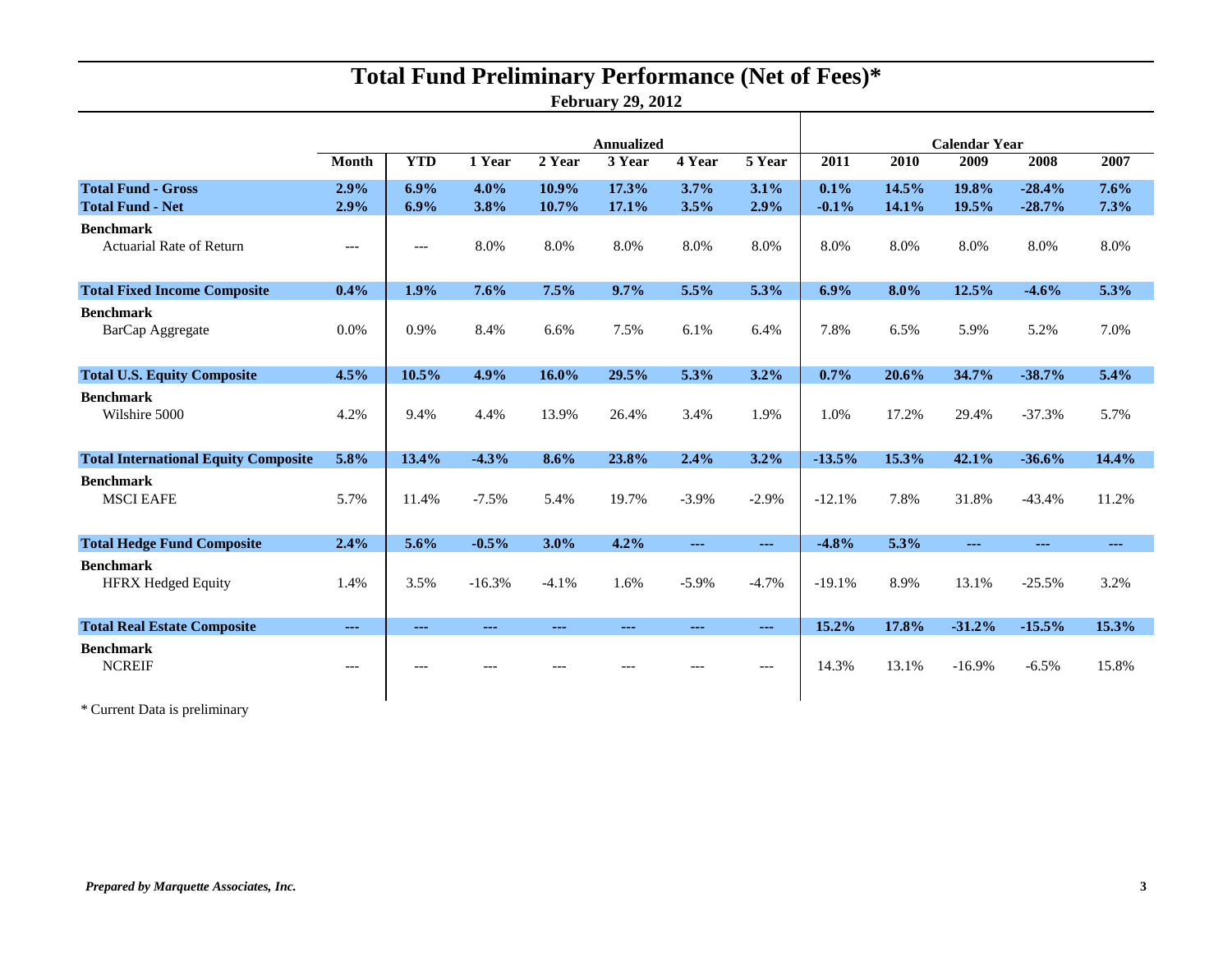### **February 29, 2012 Preliminary Annualized Fixed Income Investment Manager Performance (Gross of Fees)**

|                                                                |              | <b>Annualized</b> |              |                |                |                        | <b>Calendar Year</b> |              |                |                |                      |              |
|----------------------------------------------------------------|--------------|-------------------|--------------|----------------|----------------|------------------------|----------------------|--------------|----------------|----------------|----------------------|--------------|
|                                                                | Month        | <b>YTD</b>        | 1 Year       | 2 Year         | 3 Year         | 4 Year                 | 5 Year               | 2011         | 2010           | 2009           | 2008                 | 2007         |
| <b>Core Fixed Income</b>                                       |              |                   |              |                |                |                        |                      |              |                |                |                      |              |
| <b>LM</b> Capital                                              | 0.2%         | 1.3%              | 8.3%         | 6.6%           | ---            | $--$                   | ---                  | 7.4%         | 6.3%           | $\overline{a}$ | ---                  | ---          |
| <b>UBS</b>                                                     | 0.3%         | 1.4%              | 8.2%         | $\cdots$       | $---$          | $---$                  | $---$                | 7.4%         | $---$          | $--$           | $---$                | ---          |
| <b>Benchmark</b><br>BarCap Aggregate                           | 0.0%         | 0.9%              | 8.4%         | 6.6%           | 7.5%           | 6.1%                   | 6.4%                 | 7.8%         | 6.5%           | 5.9%           | 5.2%                 | 7.0%         |
| <b>Enhanced Index Fixed Income</b>                             |              |                   |              |                |                |                        |                      |              |                |                |                      |              |
| <b>Neuberger Berman</b>                                        | 0.2%         | 1.4%              | 8.5%         | 7.6%           | 10.8%          | 6.9%                   | 6.7%                 | 7.6%         | 8.8%           | 13.0%          | $-1.7%$              | 6.2%         |
| <b>Benchmark</b><br>BarCap Aggregate                           | 0.0%         | 0.9%              | 8.4%         | 6.6%           | 7.5%           | 6.1%                   | 6.4%                 | 7.8%         | 6.5%           | 5.9%           | 5.2%                 | 7.0%         |
| <b>Intermediate Fixed Income</b>                               |              |                   |              |                |                |                        |                      |              |                |                |                      |              |
| Segall, Bryant, & Hamill                                       | 0.1%         | 1.1%              | 7.1%         | 6.0%           | ---            | $\qquad \qquad \cdots$ | ---                  | 6.4%         | 6.8%           | $\frac{1}{2}$  | ---                  | $---$        |
| <b>Benchmark</b><br>BarCap Intermediate Gov't/Credit           | $-0.1%$      | 1.0%              | 6.5%         | 5.4%           | 6.3%           | 5.0%                   | 5.8%                 | 5.8%         | 5.9%           | 5.2%           | 5.1%                 | 7.4%         |
| <b>High Yield Fixed Income</b>                                 |              |                   |              |                |                |                        |                      |              |                |                |                      |              |
| <b>MacKay Shields</b>                                          | 1.8%         | 4.3%              | 8.5%         | 11.9%          | ---            | $---$                  | $---$                | 7.1%         | 12.9%          | $\frac{1}{2}$  | ---                  | ---          |
| <b>Benchmark</b><br>BarCap High Yield<br>BarCap US HY Ba Index | 3.4%<br>2.3% | 7.2%<br>4.8%      | 6.9%<br>8.9% | 12.1%<br>12.4% | 25.7%<br>20.5% | 10.9%<br>11.8%         | 8.4%<br>9.1%         | 3.1%<br>6.8% | 14.8%<br>14.6% | 59.4%<br>46.1% | $-26.9%$<br>$-17.5%$ | 3.2%<br>1.8% |
| <b>Opportunistic Fixed Income</b>                              |              |                   |              |                |                |                        |                      |              |                |                |                      |              |
| <b>RBC</b> Global                                              | $1.0\%$      | 3.7%              | 3.5%         | 12.7%          | ---            | ---                    | $---$                | 5.3%         | 20.9%          | ---            |                      | ---          |
| <b>Benchmark</b><br>BarCap Aggregate                           | 0.0%         | 0.9%              | 8.4%         | 6.6%           | 7.5%           | 6.1%                   | 6.4%                 | 7.8%         | 6.5%           | 5.9%           | 5.2%                 | 7.0%         |
| <b>Senior Loan Fixed Income</b>                                |              |                   |              |                |                |                        |                      |              |                |                |                      |              |
| Symphony                                                       | 1.2%         | 3.9%              | 5.3%         | 8.8%           | ---            | ---                    | ---                  | 4.2%         | 12.1%          | ---            |                      |              |
| <b>Benchmark</b><br>CSFB Leveraged Loan                        | 0.7%         | 2.8%              | 2.1%         | 6.1%           | 16.2%          | 5.9%                   | 3.6%                 | 1.8%         | 10.0%          | 44.9%          | $-28.8%$             | 1.9%         |

Signifies Underperformance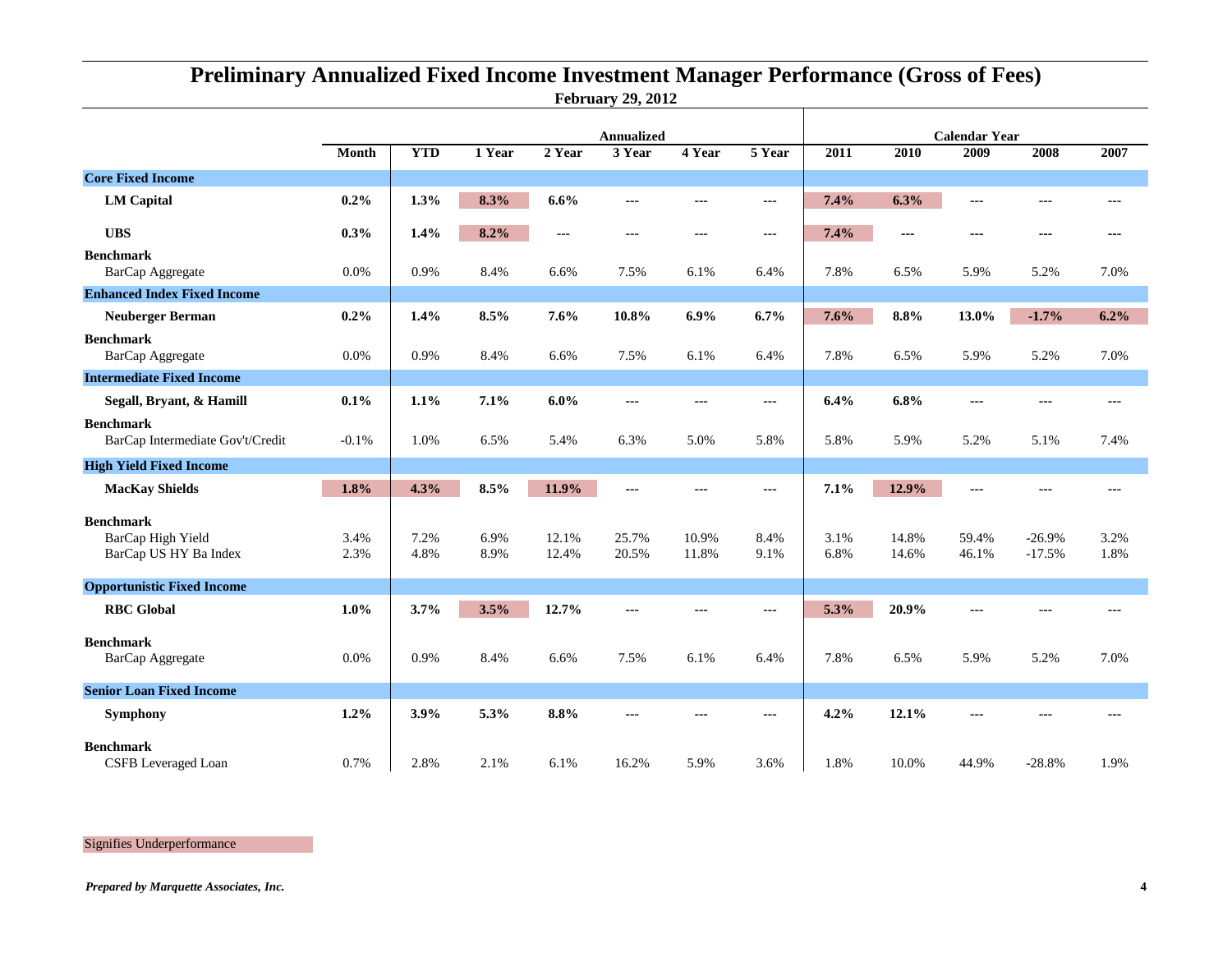|                                                                               |              | <b>Annualized</b> |              |                |                |                |                | <b>Calendar Year</b> |                |                |                      |               |  |
|-------------------------------------------------------------------------------|--------------|-------------------|--------------|----------------|----------------|----------------|----------------|----------------------|----------------|----------------|----------------------|---------------|--|
|                                                                               | Month        | <b>YTD</b>        | 1 Year       | 2 Year         | 3 Year         | 4 Year         | 5 Year         | 2011                 | 2010           | 2009           | 2008                 | 2007          |  |
| <b>All-Cap Core Equity</b>                                                    |              |                   |              |                |                |                |                |                      |                |                |                      |               |  |
| <b>FIS Group</b>                                                              | 3.3%         | 8.4%              | 1.5%         | ---            |                |                | ---            | $-0.4%$              | ---            |                | ---                  | ---           |  |
| <b>Benchmark</b><br>50% Russell 1000 / 50% Russell 2000                       | 3.4%         | 9.6%              | 2.4%         | 14.5%          | 28.0%          | 4.6%           | 1.9%           | $-1.3%$              | 21.4%          | 28.0%          | -35.6%               | 2.1%          |  |
| <b>Large-Cap Value Equity</b>                                                 |              |                   |              |                |                |                |                |                      |                |                |                      |               |  |
| <b>Great Lakes</b>                                                            | 3.8%         | 7.5%              | 5.2%         | 15.6%          | 27.2%          | 3.1%           | 2.0%           | 5.1%                 | 18.0%          | 22.9%          | $-37.3%$             | 7.4%          |  |
| <b>Herndon</b>                                                                | 5.8%         | 13.9%             | ---          | ---            | ---            | ---            | ---            | ---                  |                |                |                      | ---           |  |
| <b>Benchmark</b><br>Russell 1000 Value                                        | 4.0%         | 7.9%              | 2.2%         | 11.7%          | 25.0%          | 0.7%           | $-1.1%$        | 0.4%                 | 15.5%          | 19.7%          | $-36.9%$             | $-0.2%$       |  |
| <b>Large-Cap Core Equity</b>                                                  |              |                   |              |                |                |                |                |                      |                |                |                      |               |  |
| RhumbLine                                                                     | 4.3%         | $9.0\%$           | 5.5%         | 13.5%          | 25.6%          | $\overline{a}$ | $\overline{a}$ | 2.4%                 | 14.8%          | 26.6%          | ---                  | ---           |  |
| <b>Benchmark</b><br>S&P 500                                                   | 4.3%         | 9.0%              | 5.1%         | 13.5%          | 25.6%          | 2.9%           | 1.6%           | 2.1%                 | 15.1%          | 26.5%          | $-37.0%$             | 5.5%          |  |
| <b>Large-Cap Growth Equity</b>                                                |              |                   |              |                |                |                |                |                      |                |                |                      |               |  |
| <b>CastleArk</b>                                                              | 5.5%         | 12.2%             | 5.6%         | 17.4%          | 29.4%          | 3.4%           | 5.4%           | 0.9%                 | 21.7%          | 37.4%          | $-44.9%$             | 25.6%         |  |
| Holland                                                                       | 5.3%         | 11.0%             | 9.1%         | 16.6%          | 28.5%          | 8.4%           | $7.0\%$        | 4.3%                 | 16.1%          | 40.5%          | $-33.8%$             | 9.4%          |  |
| <b>Benchmark</b><br>Russell 1000 Growth                                       | 4.8%         | 11.0%             | 7.6%         | 16.0%          | 27.5%          | 5.6%           | 4.5%           | 2.6%                 | 16.7%          | 37.2%          | $-38.4%$             | 11.8%         |  |
| <b>Mid-Cap Core Equity</b>                                                    |              |                   |              |                |                |                |                |                      |                |                |                      |               |  |
| <b>Earnest</b>                                                                | 4.7%         | 12.0%             | 5.7%         | 18.0%          | 33.8%          | 6.6%           | 5.2%           | $-0.2%$              | 26.8%          | 43.3%          | $-41.4%$             | 8.7%          |  |
| <b>Benchmark</b><br>Russell MidCap                                            | 4.2%         | 10.5%             | 2.6%         | 16.0%          | 32.0%          | 5.3%           | 2.7%           | $-1.6%$              | 25.5%          | 40.5%          | $-41.5%$             | 5.6%          |  |
| <b>Mid-Cap Growth Equity</b>                                                  |              |                   |              |                |                |                |                |                      |                |                |                      |               |  |
| <b>Geneva Capital</b>                                                         | 4.4%         | 10.2%             | 9.4%         | 22.2%          | ---            | $---$          | ---            | 3.8%                 | 31.0%          | ---            | ---                  | ---           |  |
| <b>William Blair</b>                                                          | 5.4%         | 12.1%             | 8.7%         | 20.1%          | 30.4%          | 9.1%           | 6.2%           | 2.7%                 | 25.4%          | 36.2%          | $-38.4%$             | 12.8%         |  |
| <b>Benchmark</b><br>Russell MidCap Growth<br><sup>1</sup> WB Custom Benchmark | 4.5%<br>4.5% | 12.0%<br>12.0%    | 3.8%<br>3.8% | 17.6%<br>17.6% | 32.2%<br>31.6% | 5.8%<br>6.4%   | 4.1%<br>2.9%   | $-1.7%$<br>$-1.7%$   | 26.4%<br>26.4% | 46.3%<br>32.8% | $-44.3%$<br>$-36.8%$ | 11.4%<br>1.4% |  |
| <b>SMID-Cap Value Equity</b>                                                  |              |                   |              |                |                |                |                |                      |                |                |                      |               |  |
| <b>Ariel</b>                                                                  | 2.8%         | 11.3%             | $-5.9%$      | 13.2%          | 41.1%          | 5.7%           | 1.7%           | $-9.0\%$             | 26.6%          | 66.3%          | $-47.0%$             | $-0.3%$       |  |
| <b>Benchmark</b><br>Russell 2500 Value                                        | 2.9%         | 8.7%              | $-0.8%$      | 13.4%          | 29.6%          | 5.2%           | 0.7%           | $-3.4%$              | 24.8%          | 27.7%          | $-32.0%$             | $-7.3%$       |  |
| <b>Small-Cap Value Equity</b>                                                 |              |                   |              |                |                |                |                |                      |                |                |                      |               |  |
| Keeley                                                                        | 4.9%         | 11.8%             | 3.5%         | 16.3%          | 32.9%          | 3.7%           | 1.7%           | $-3.5%$              | 27.3%          | 38.9%          | $-45.2%$             | 6.1%          |  |
| <b>Benchmark</b><br><sup>2</sup> Custom Benchmark                             | 1.5%         | 8.2%              | $-2.7%$      | 12.0%          | 28.0%          | 2.3%           | $-0.8%$        | $-5.5%$              | 24.5%          | 29.2%          | -38.4%               | $-1.4%$       |  |

#### **February 29, 2012 Preliminary Annualized U.S. Equity Investment Manager Performance (Gross of Fees)**

<sup>1</sup> Custom Benchmark is currently Russell MidCap Growth. Before 6/1/09, it is Russell 2500.

² Custom Benchmark is currently Russell 2000 Value. Before 8/1/09, it is Russell MidCap Value.

Signifies Underperformance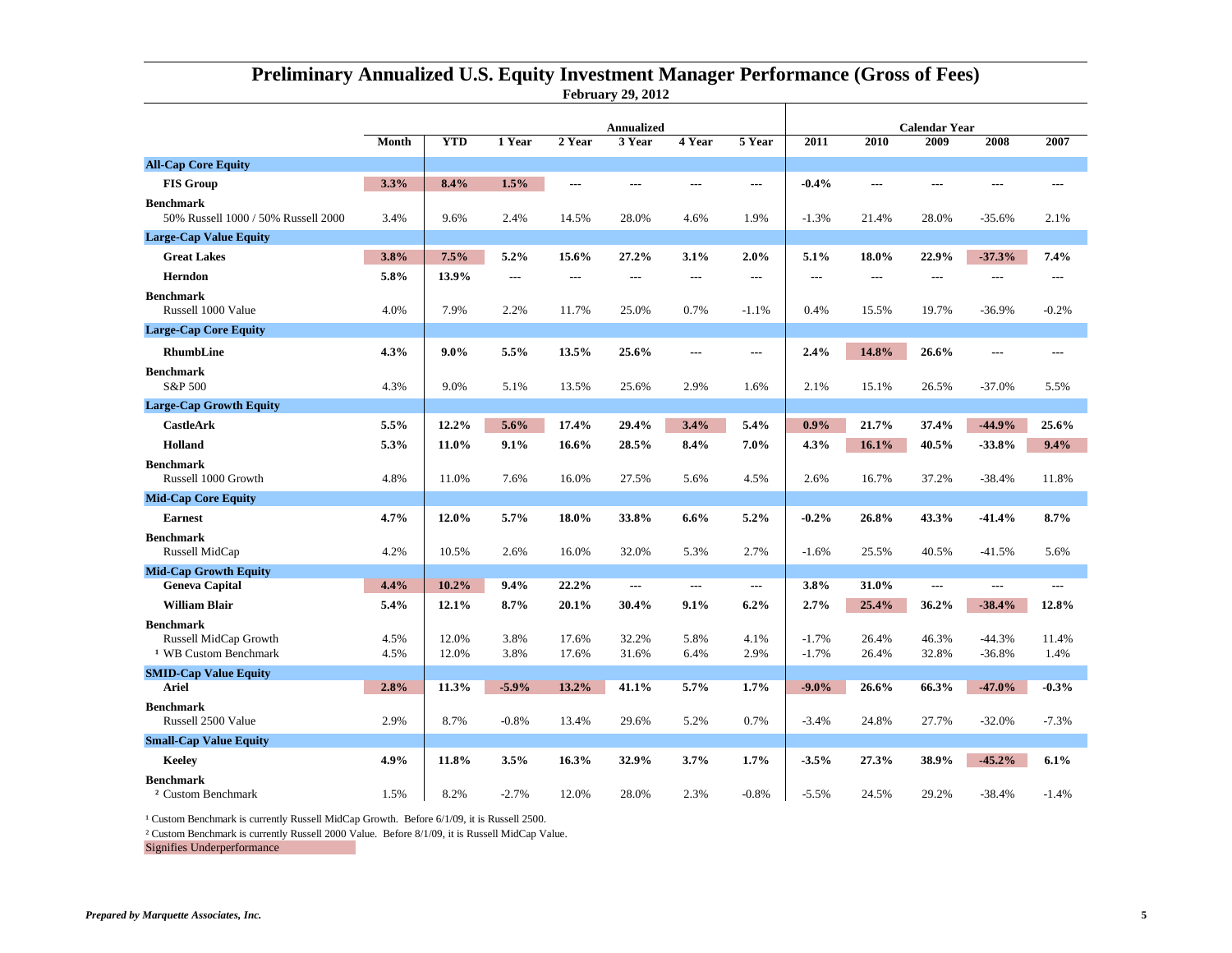## **February 29, 2012 Preliminary Annualized International and Hedged Equity Investment Manager Performance (Gross of Fees)**

|                                                                   |              | <b>Annualized</b> |                  |                  |               |                      | <b>Calendar Year</b> |                  |               |                      |                      |              |
|-------------------------------------------------------------------|--------------|-------------------|------------------|------------------|---------------|----------------------|----------------------|------------------|---------------|----------------------|----------------------|--------------|
|                                                                   | <b>Month</b> | <b>YTD</b>        | 1 Year           | 2 Year           | 3 Year        | 4 Year               | 5 Year               | 2011             | 2010          | 2009                 | 2008                 | 2007         |
| <b>International Core Equity</b>                                  |              |                   |                  |                  |               |                      |                      |                  |               |                      |                      |              |
| NTGI ACWI ex. U.S.                                                | 5.6%         | 12.7%             | $-5.9%$          | 6.9%             | 23.1%         | $--$                 | ---                  | $-13.4%$         | 11.4%         | 41.7%                | $--$                 | $- - -$      |
| <b>Benchmark</b><br>MSCI ACWI ex. U.S.                            | 5.7%         | 12.8%             | $-5.7%$          | 7.1%             | 23.3%         | $-2.2%$              | $-0.3%$              | $-13.3%$         | 11.6%         | 42.1%                | $-47.1%$             | 14.1%        |
| <b>International Value Equity</b>                                 |              |                   |                  |                  |               |                      |                      |                  |               |                      |                      |              |
| <b>LSV</b>                                                        | 5.0%         | 11.0%             | $-7.3%$          | 7.3%             | 23.1%         | $-2.3%$              | $-3.2%$              | $-11.5%$         | 12.6%         | 35.3%                | $-44.8%$             | 2.7%         |
| <b>Benchmark</b><br><b>MSCI EAFE Value</b>                        | 5.4%         | 10.9%             | $-9.9%$          | 3.4%             | 19.6%         | $-4.5%$              | $-4.6%$              | $-12.2%$         | 3.3%          | 34.2%                | $-44.1%$             | 6.0%         |
| <b>International Growth Equity</b>                                |              |                   |                  |                  |               |                      |                      |                  |               |                      |                      |              |
| <b>Madison Square</b>                                             | 5.2%         | 12.9%             | $-5.5%$          | 4.1%             | 14.0%         | 0.6%                 | 0.7%                 | $-12.5%$         | 5.9%          | 21.8%                | $-25.0%$             | 7.5%         |
| <b>Walter Scott</b>                                               | 6.5%         | 11.1%             | $-2.1%$          | 7.4%             | 17.7%         | 1.2%                 | 2.4%                 | $-9.8%$          | 12.3%         | 30.6%                | $-33.5%$             | 12.9%        |
| <b>Benchmark</b><br><b>MSCI EAFE Growth</b>                       | 6.0%         | 11.8%             | $-5.0%$          | 7.3%             | 19.9%         | $-3.2%$              | $-1.3%$              | $-12.1%$         | 12.3%         | 29.4%                | $-42.7%$             | 16.5%        |
| <b>International Small-Cap Equity</b>                             |              |                   |                  |                  |               |                      |                      |                  |               |                      |                      |              |
| <b>NTGI Small-Cap International</b>                               | 5.6%         | 14.3%             | $-6.3%$          | 11.0%            | 28.8%         | $- - -$              | ---                  | $-15.1%$         | 24.5%         | 51.0%                | ---                  | $--$         |
| <b>Benchmark</b><br>MSCI World ex USA Small-Cap                   | 5.7%         | 14.4%             | $-6.8%$          | 10.6%            | 28.3%         | $-0.2%$              | $-1.3%$              | $-15.8%$         | 24.5%         | 50.8%                | $-47.0%$             | 1.5%         |
| <b>International Emerging Core Equity</b><br><b>William Blair</b> | 7.4%         | 17.6%             | 5.5%             | 14.3%            | 34.4%         | $-1.9%$              | 3.4%                 | $-16.1%$         | 24.8%         | 80.1%                | $-61.7%$             | 35.1%        |
| <b>Benchmark</b><br><b>MSCI EM</b>                                | 6.0%         | 18.0%             | $-0.1%$          | 9.9%             | 32.3%         | 0.4%                 | 6.2%                 | $-18.4%$         | 18.9%         | 78.5%                | $-53.3%$             | 39.4%        |
| <b>Hedged Equity Fund of Funds</b>                                |              |                   |                  |                  |               |                      |                      |                  |               |                      |                      |              |
| <b>K2 Advisors</b>                                                | 1.9%         | 5.4%              | $-2.0%$          | 2.2%             | 3.8%          | $\cdots$             | ---                  | $-5.5%$          | 4.5%          | ---                  | ---                  | ---          |
| <b>Rock Creek</b>                                                 | 2.9%         | 5.8%              | $1.0\%$          | 3.8%             | 4.7%          | $\sim$ $\sim$ $\sim$ | ---                  | $-4.0%$          | $6.0\%$       | $\sim$ $\sim$ $\sim$ | ---                  | $- - -$      |
| <b>Benchmark</b>                                                  |              |                   |                  |                  |               |                      |                      |                  |               |                      |                      |              |
| <b>HFRX Hedged Equity</b><br>Wilshire 5000                        | 1.4%<br>4.2% | 3.5%<br>9.4%      | $-16.3%$<br>4.4% | $-4.1%$<br>13.9% | 1.6%<br>26.4% | $-5.9\%$<br>3.4%     | $-4.7%$<br>1.9%      | $-19.1%$<br>1.0% | 8.9%<br>17.2% | 13.1%<br>29.4%       | $-25.5%$<br>$-37.3%$ | 3.2%<br>5.7% |

Signifies Underperformance